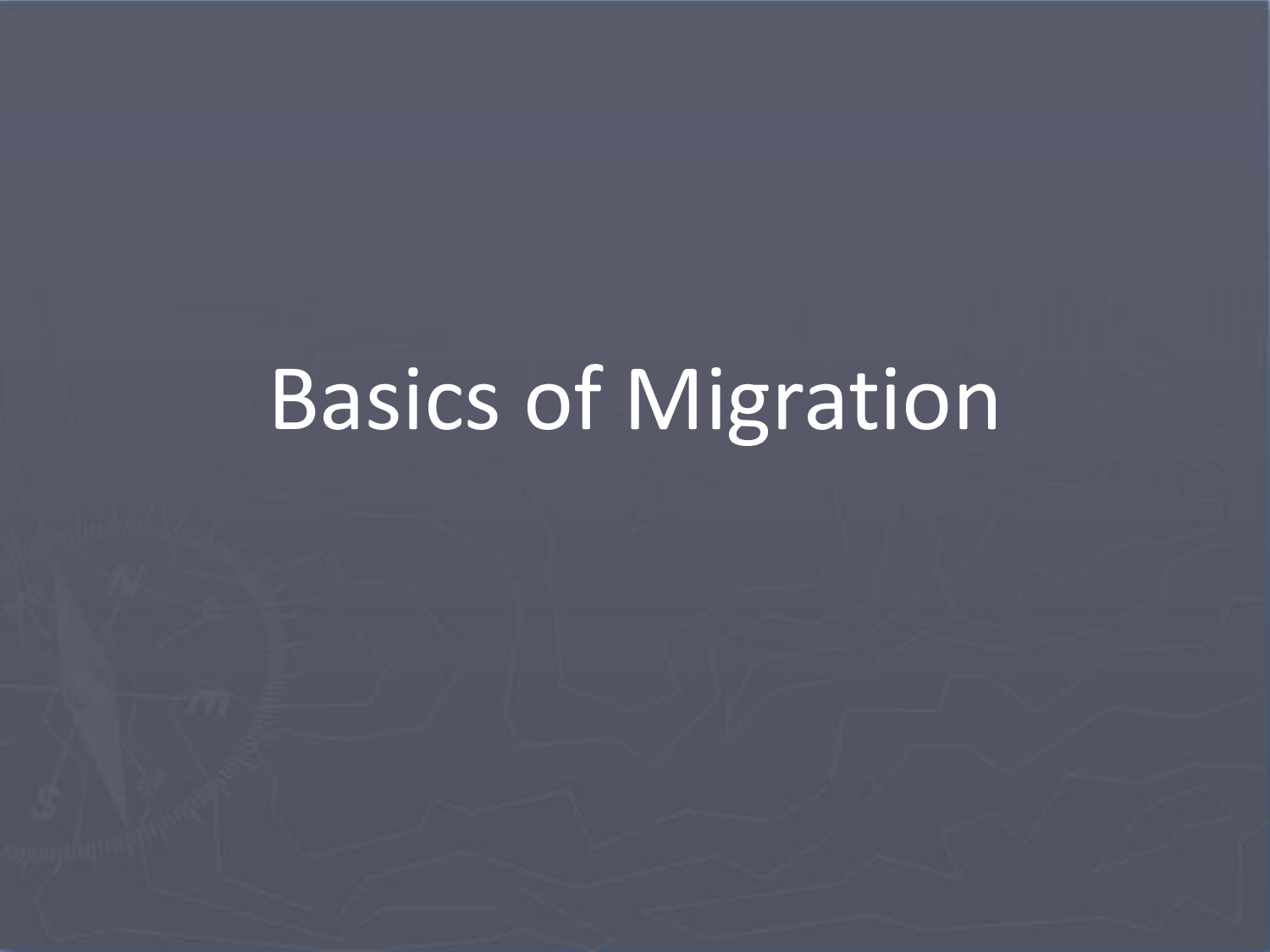### Migration Defined

Migration – A change in residence that is intended to be permanent. Immigration - the movement of nonnative people into a country in order to settle there

Emigration - To leave one country or region to settle in another; or to migrate away from ones native place.

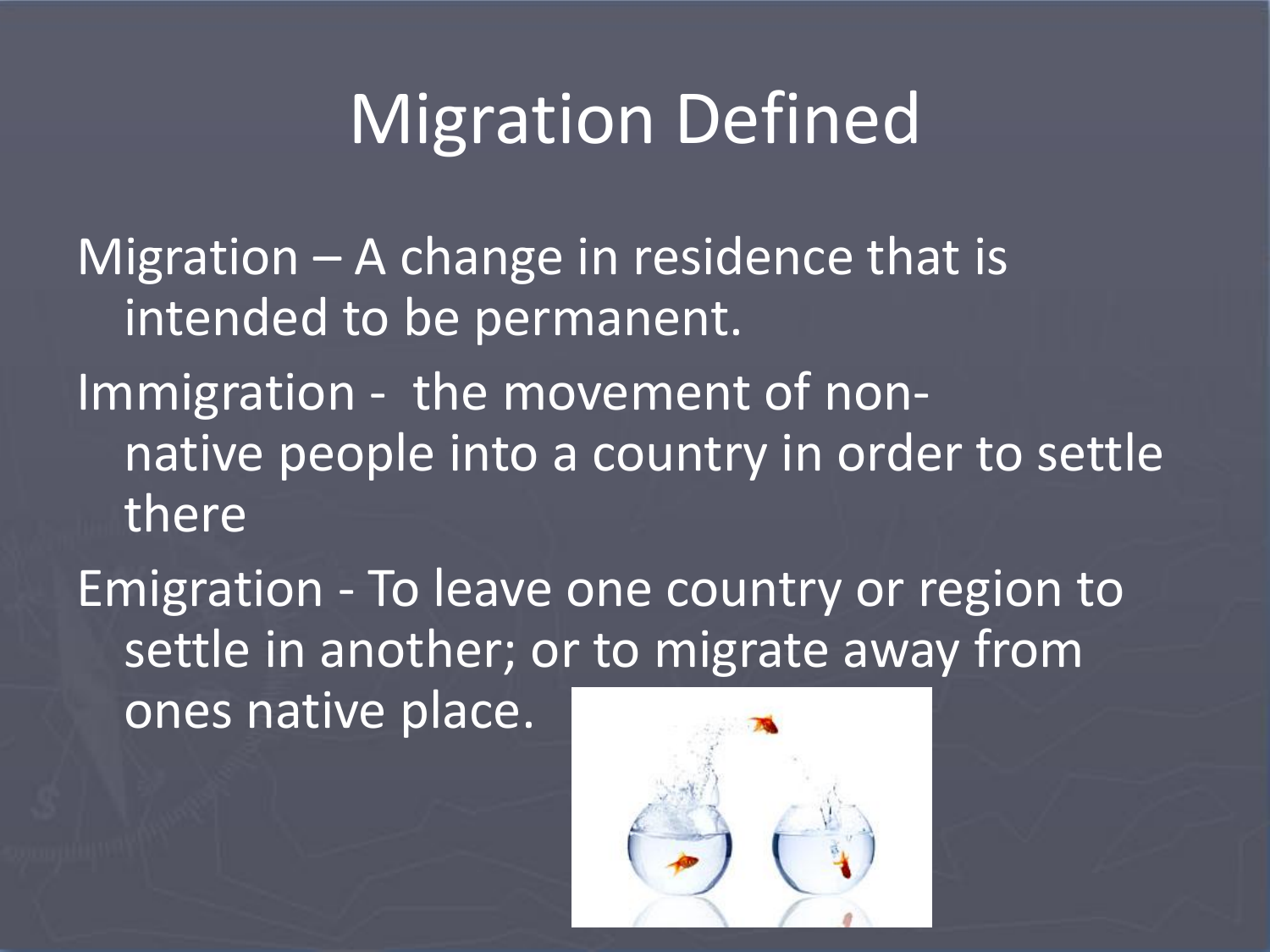### International Migration

• Movement across country borders (implying a degree of permanence).

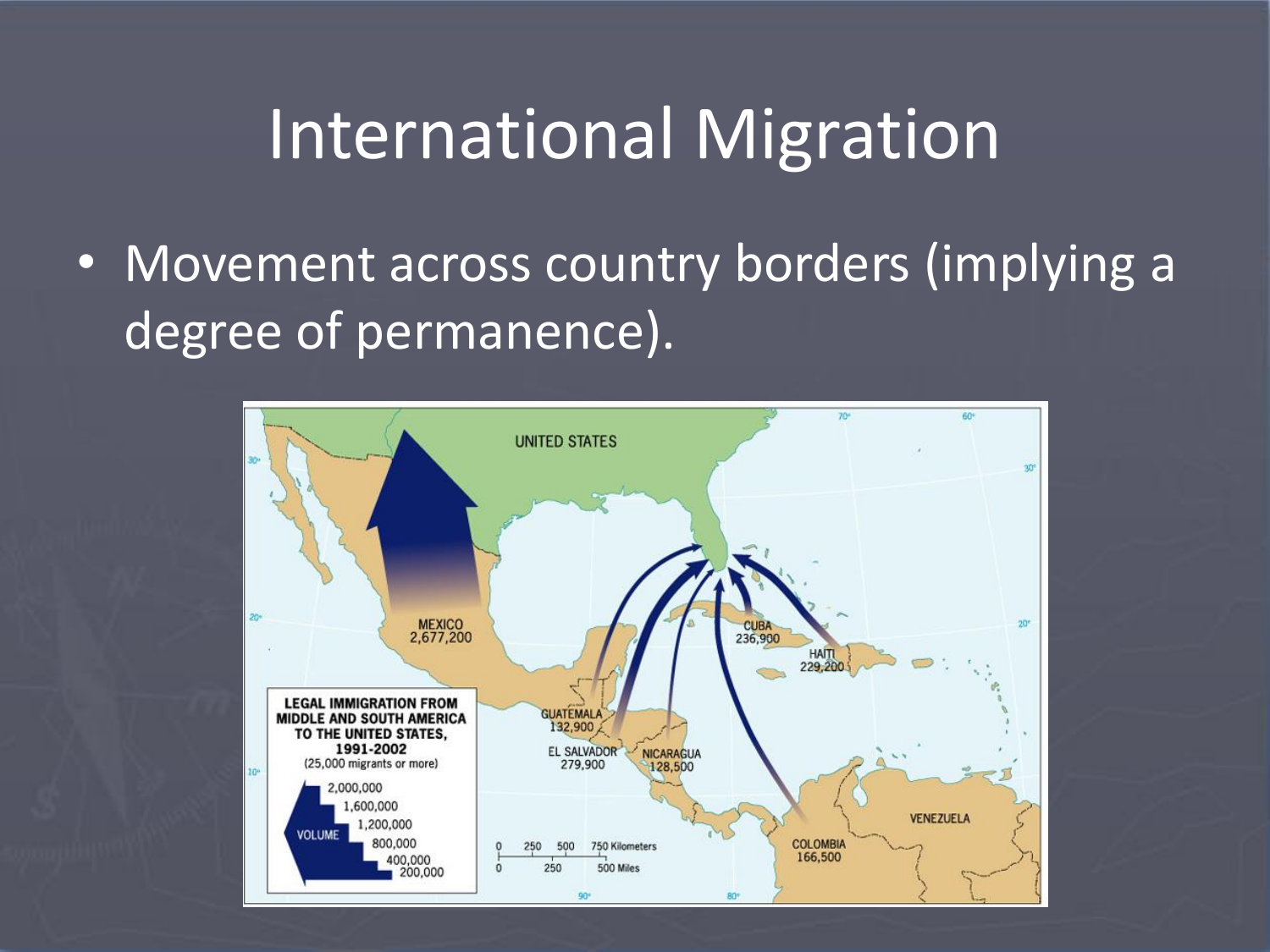# Internal Migration

• Movement within a single country's borders (implying a degree of permanence).

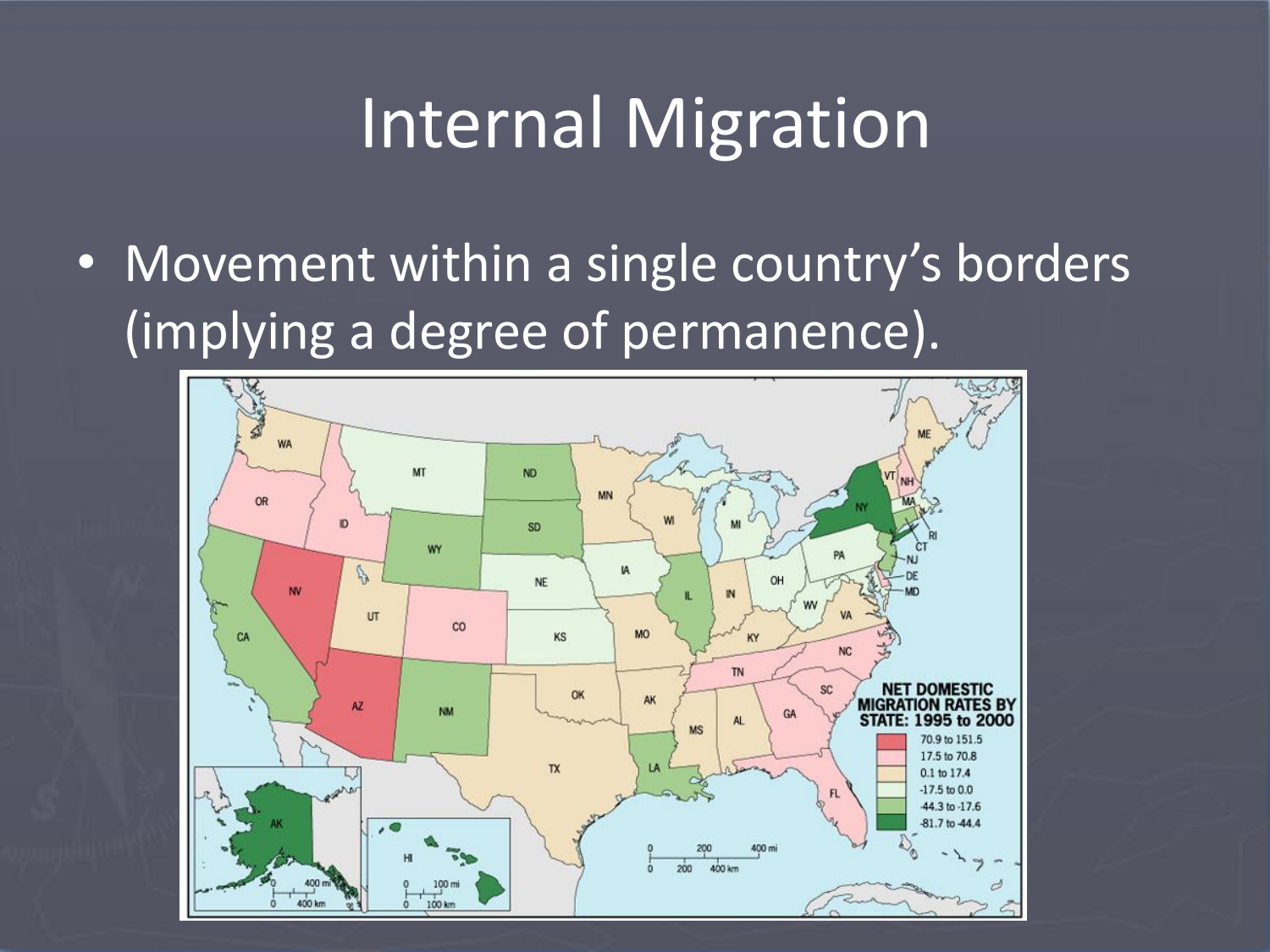# Types of Movement

- Cyclic Movement movement away from home for a short period.
	- Commuting
	- Seasonal movement
	- Nomadism
- Periodic Movement movement away from home for a longer period.
	- Migrant labor
	- Transhumance
		- Moving livestock
	- Military service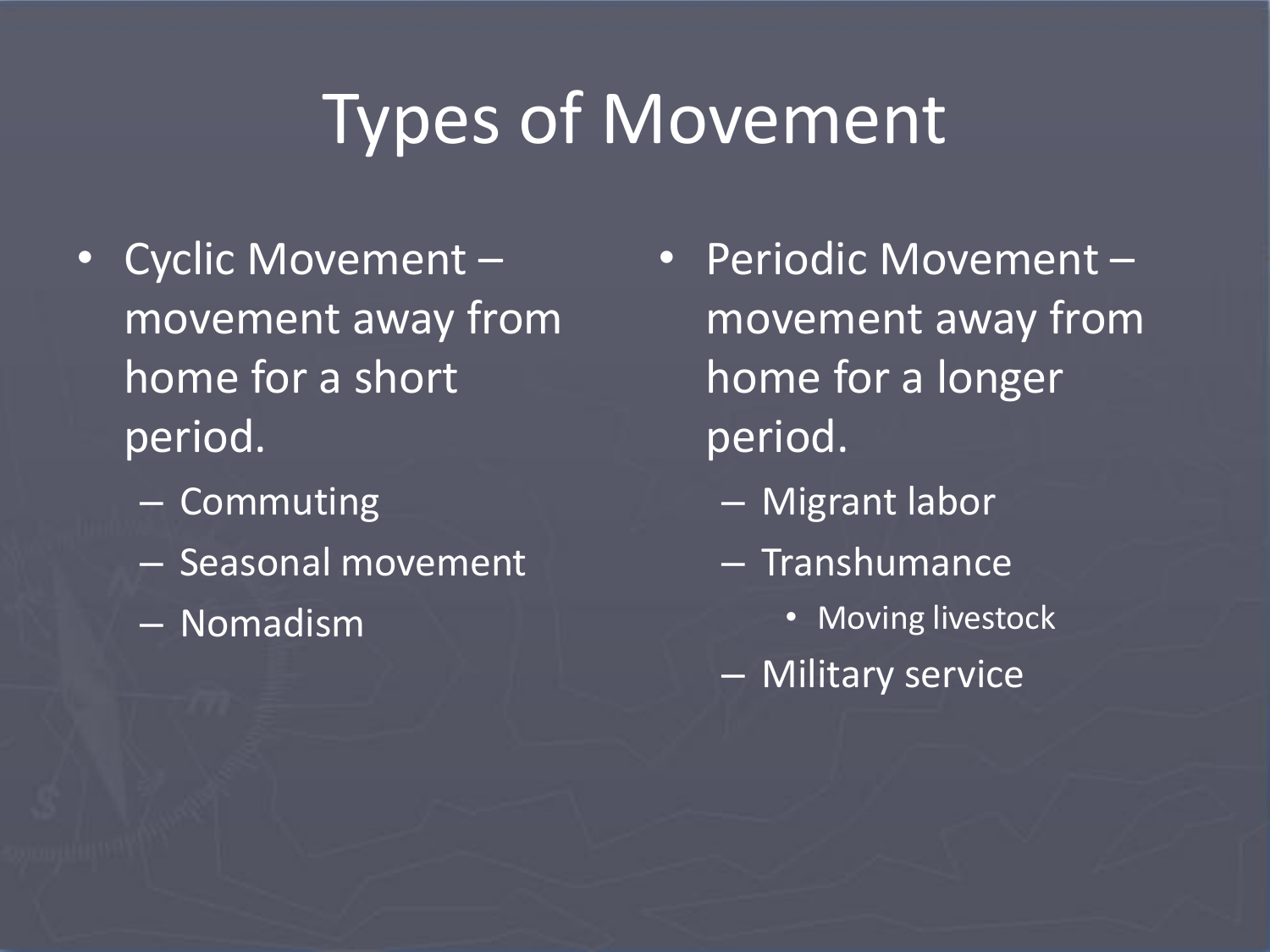### Reasons for Movement

- **Forced Migration**  Human migration flows in which the movers have no choice but to relocate.
- **Voluntary Migration** Human migration flows in which the movers respond to perceived opportunity, not force.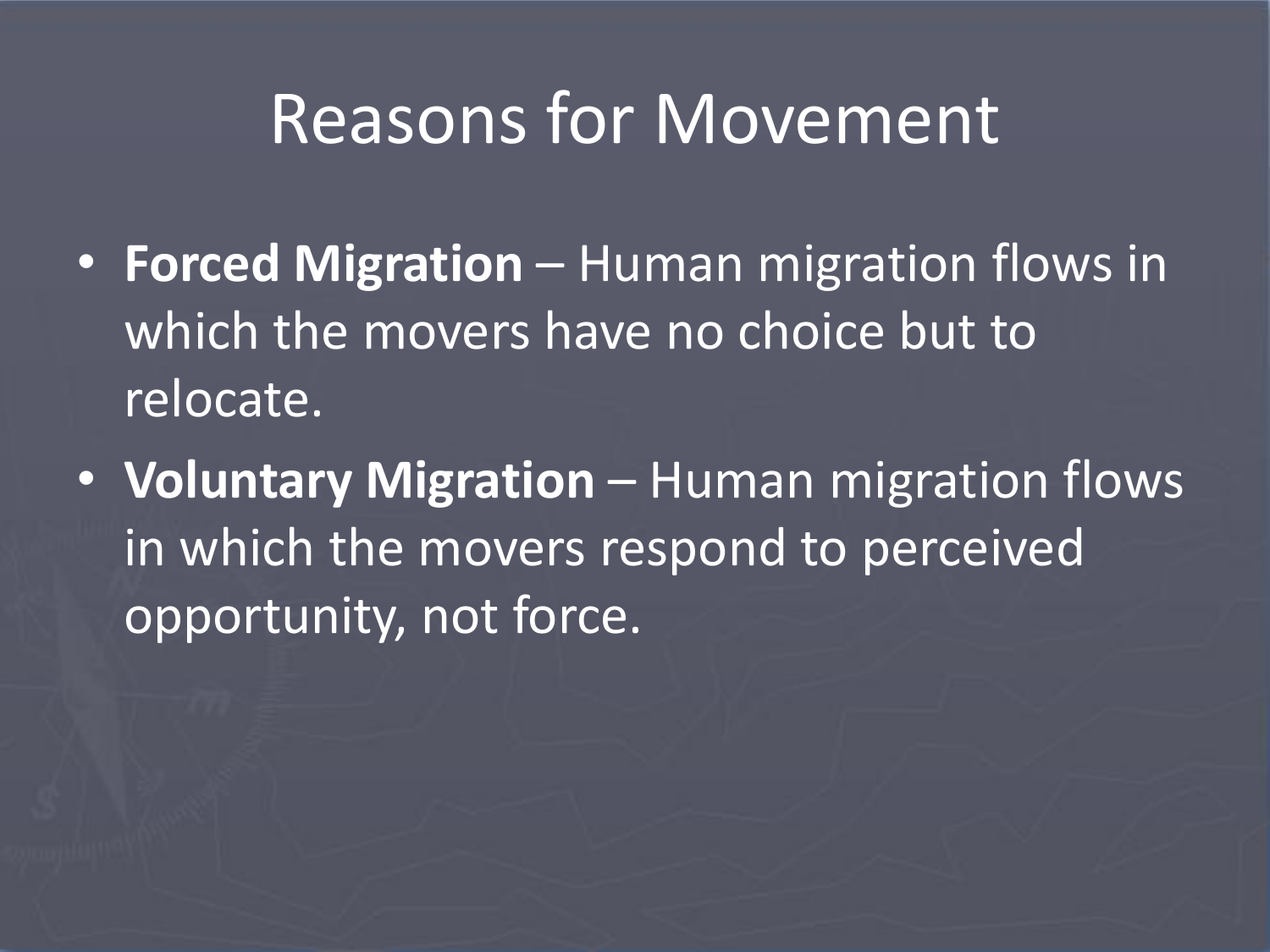#### Distance Decay

• Weighs into the decision to migrate, leading many migrants to move less far than they originally contemplate.

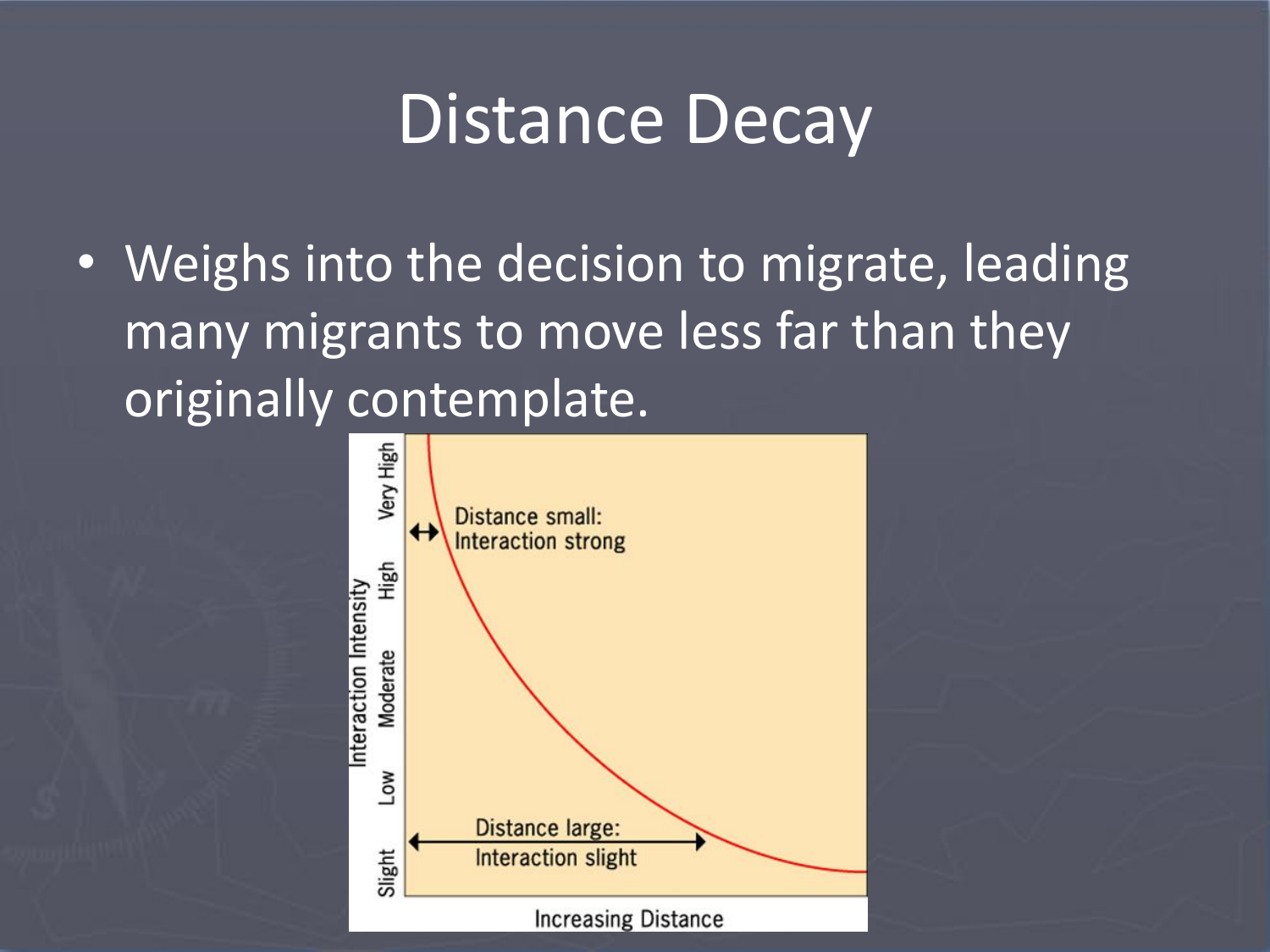# Other forms of Migration

- **Step Migration** –When a migrant follows a path of a series of stages, or steps toward a final destination.
	- **Intervening opportunity**: At one of the steps along the path, pull factors encourage the migrant to settle there.
- **Chain Migration**  When a migrant communicates to family and friends at home, encouraging further migration along the same path, along kinship links.